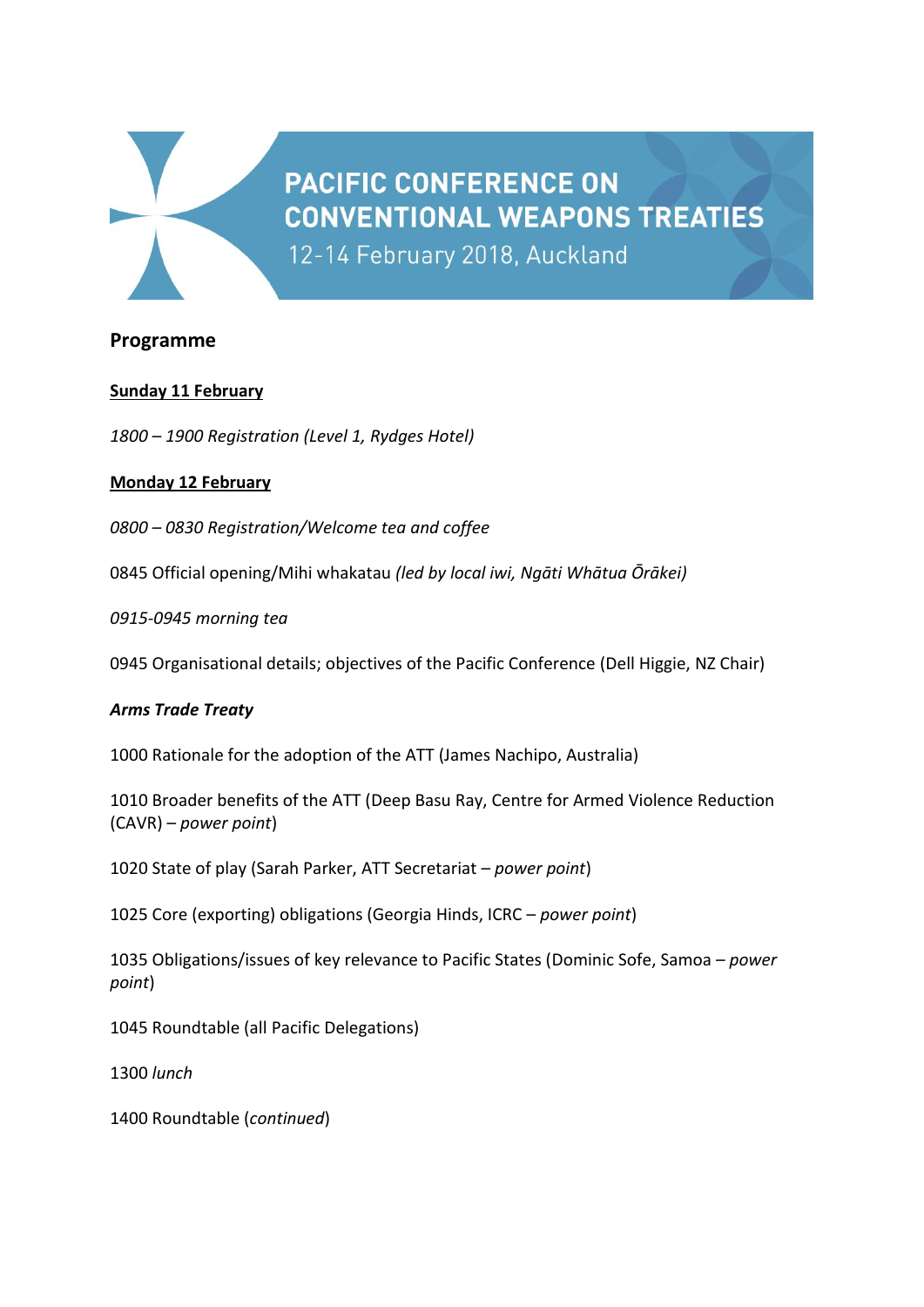1430 General discussion and Qs & As

1500 Toolkit/assistance available – panel presentation/discussion

- Model ATT Law (Sarah Parker, ATT Secretariat *power point*)
- Model Control List (NZ)
- Voluntary Trust Fund (Bruno Paulus, German Presidency of the VTF *power point*)

#### 1600 *afternoon tea*

1630 Role of civil society (civil society panel focused on the benefits for the region of ATT ratification). Chaired by Anna Macdonald, Control Arms: includes Roy Isbister, Saferworld; Deep Basu Ray, CAVR; Georgia Hinds, ICRC

1710 Qs & As

1830 NZ-hosted *reception/dinner* including welcome remarks by NZ Parliamentary Under-Secretary for Foreign Affairs, Fletcher Tabuteau

#### **Tuesday 13 February**

0900 Plenary resumes - followed by small group (workshop) discussion

1030 *morning tea* 

- 1100 Report-back from workshops
- 1145 Exploration of key conclusions and discussion

1215 *lunch*

1315 Opportunity for bilateral engagement

1400 Future pathways/undertakings on ATT

1500 *afternoon tea*

#### *Convention on Cluster Munitions*

1530 Panel session: the 'what and why' of the CCM

- Overview (Kevin Riordan, ex-NZDF, member of NZ Public Advisory Committee on Arms Control and Disarmament (PACDAC) - *power point)*
- Status of the CCM (Matthieu Laruelle CCM ISU *powerpoint*)
- Rationale for Pacific membership (Dominic Sofe, Samoa *power point*)
- Compliance obligations; and assistance available (Katy Donnelly, NZ, Matthieu Laruelle, CCM ISU – *power point*)